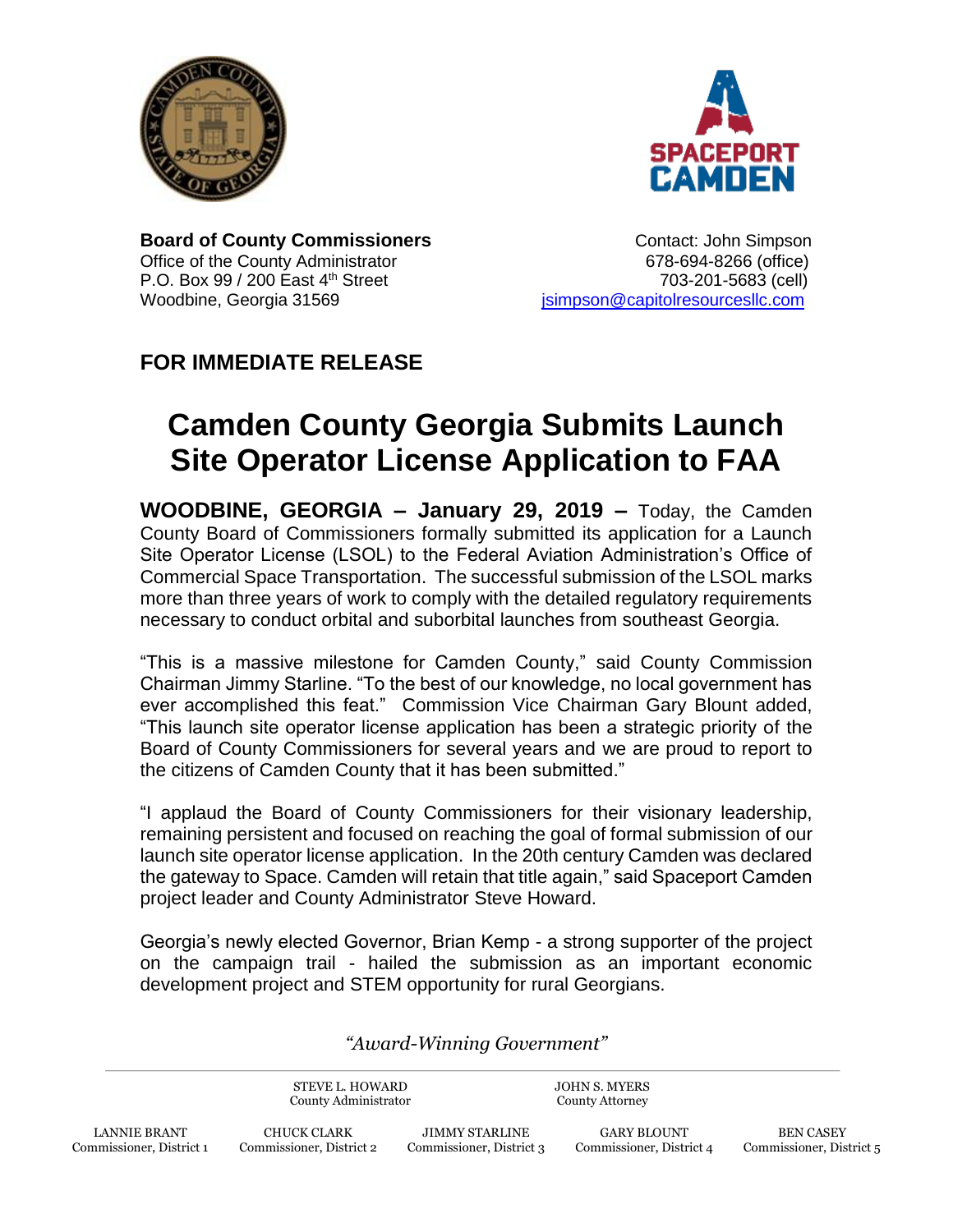*As Governor, I am focused on expanding economic opportunity to every corner of our State - especially rural Georgia. Spaceport Camden is a visionary project that will bring high-paying aerospace jobs to Southeast Georgia while supporting a new wave of STEM education and career opportunities to the region. Spaceport Camden will also support our firstclass universities and technical colleges ensuring that students who are educated in Georgia stay in Georgia to pursue their careers and raise their families.*

Former Speaker of the House and member of the National Space Council Users Advisory Group, Newt Gingrich, joined Camden officials in celebrating the successful application submission and noted the importance of the project for US competitiveness in commercial space exploration.

*Spaceport Camden is not only an important economic engine for Georgia, it is also good public policy. The Trump Administration is streamlining commercial space regulations to ensure American companies remain world*  leaders in space technology. But these regulatory reforms will not hasten *space innovation if we do not also increase launch capacity, particularly vertical launch capacity on the east coast.*

Speaker Gingrich's call for additional launch capacity is echoed by retired Air Force Major General and Camden County resident Bob Dickman, the former commander of the 45 Space Wing.

*Having overseen the Eastern Range for the United States Air Force and been involved with commercial space for the past decade I can attest to the growing launch demand in the commercial space sector. Spaceport Camden is an ideal location for the safe launch of the small satellites and rockets that are rapidly becoming the most important segment of this new market. The Spaceport, local colleges and the nearby opportunities for the development, manufacture and test of satellites, ground hardware and rockets are valuable assets for the economic growth of Coastal Georgia and the space launch industry.*

Spaceport Camden has received widespread political support from lawmakers throughout Georgia. In June, both US Senators and the entire House Delegation from Georgia sent letters to the FAA supporting the Spaceport Camden draft environmental impact statement. Georgia's federal lawmakers were joined by then Governor Nathan Deal and Lt. Governor Casey Cagle.

*"Award-Winning Government"*

STEVE L. HOWARD County Administrator JOHN S. MYERS County Attorney

LANNIE BRANT Commissioner, District 1

CHUCK CLARK Commissioner, District 2

JIMMY STARLINE Commissioner, District 3 Commissioner, District 4

GARY BLOUNT

BEN CASEY Commissioner, District 5